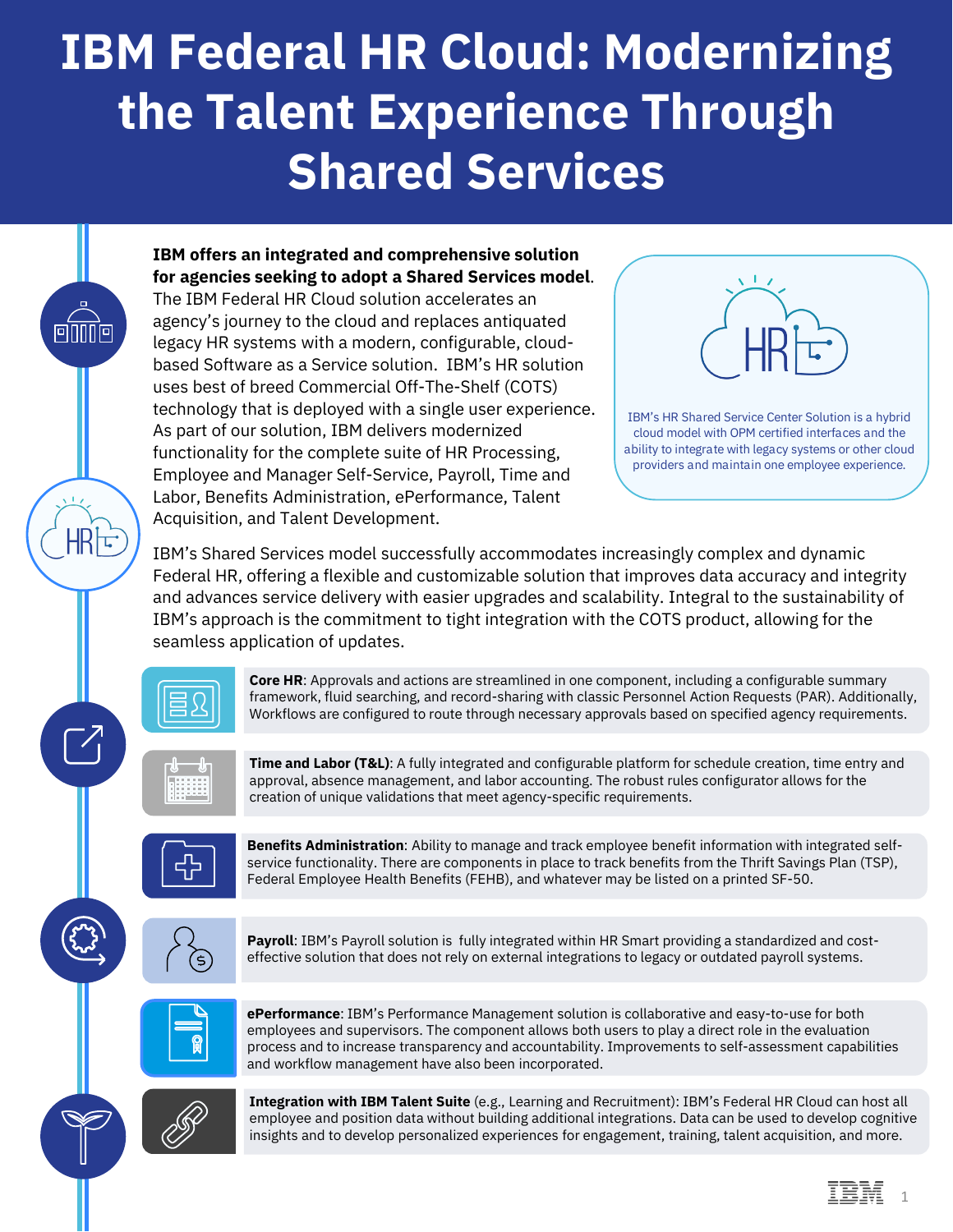## **Operating with IBM Federal HR Cloud**

**After the IBM Federal HR Cloud cloud migration, agencies will be able to enjoy the benefits of their cloud investment**, **including:**

- **Continuous Updates:** IBM handles all updates to the product agencies never have to worry abut performing upgrades or patches and are always using the latest version of the system
- **Application Support Services:** Fully operational and accessible systems to end users, 24 hours a day, 7 days a week
- **Continuity of Operations:** A complete mirror of production that can continue business operations in the event of production failure
- **Analytics and Dashboards:** Management reporting capability that includes a wide set of prebuilt reports, executive dashboards, and multiple tool sets for ad hoc reporting
- **Web Self-Service Portal:** Secure and intuitive self-service capability to aid employees and managers in their transactions
- **Federally Compliant Hosting:** Hosting support that runs 24x7 covering technical infrastructure monitoring, network and firewall administration, hardware server and operating system administration, and systems backup
- **Accelerated Delivery:** Support from an experienced team and flexible and scalable COTS solution allows for the use of existing configurations to satisfy new customer requirements and accelerate service delivery

Post-migration, agencies operate under IBM's COTS Hybrid Cloud model, which includes release management, governance (including the IBM SSC HRLOB change control process), defect management, and help desk services. Additionally, agencies receive regular updates to the system for new functions, features and regulatory compliance. All year end pay adjustments are handled by IBM.

As a multi-agency Shared Service Center, agencies interact and shape modernization strategies by collaborating in monthly Change Control Boards (CCB) and quarterly executive strategy sessions. The CCB is the governing body responsible for making decisions on changes to HR Smart. It allows all customers of IBM's SSC to communicate and discuss changes to HR Smart through collaboration and discussion, and obtain feedback and input on priorities of the system.



The governance process provides an objective approach to how change requests are assessed and approved. Furthermore, the process allows for the majority of the decision-making to be in the hands of the customers, while ensuring the strategic goals of the IBM Federal HR Cloud platform are maintained. It also allows for transparency and communication between customers throughout the change request process.



Other Federal Shared Services providers customize their solutions, so they are unable to modernize their systems and keep up to date with vendor products, stagnating their ability to compete with IBM's leading and proven solution. IBM is committed to maintaining a SaaS model by protecting the core code line and reapplying bolt-ons, or stand-alone custom applications "bolted on" to the core application. Currently, **IBM remains the HR LOB most closely aligned with this SaaS model, positioning the solution at the vanguard of Federal HR modernization.** 

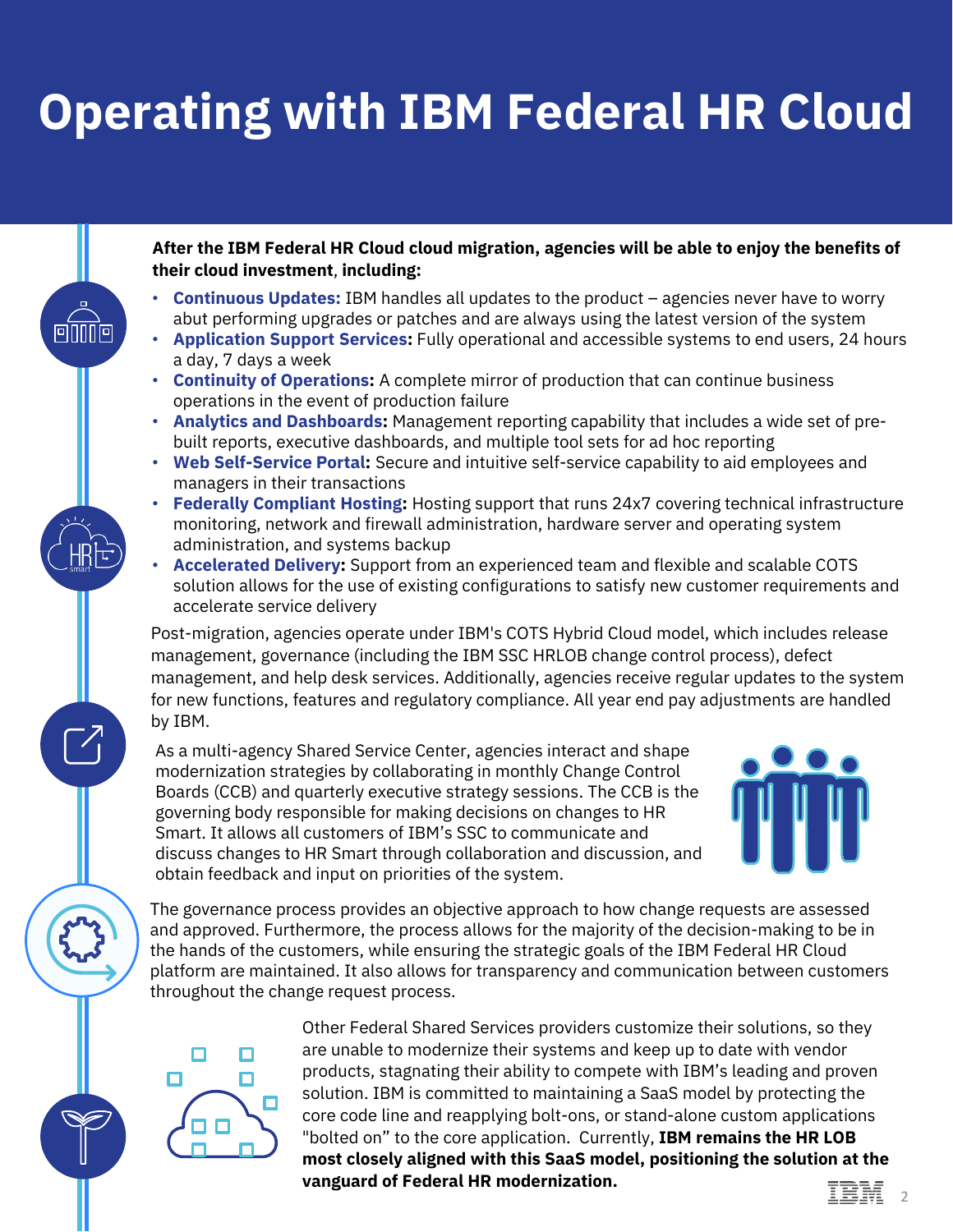## **Securing Data with IBM Federal HR Cloud**



- Logical physical separation of Test and Production components
- State of the art hosting facilities with geographic redundancy for full disaster recoverability
- Redundant components to support availability SLAs
- Automated disaster recovery solution
- Data encryption in motion and at rest
- Robust hardware for vertical and horizontal scalability
- Continuous performance monitoring



3